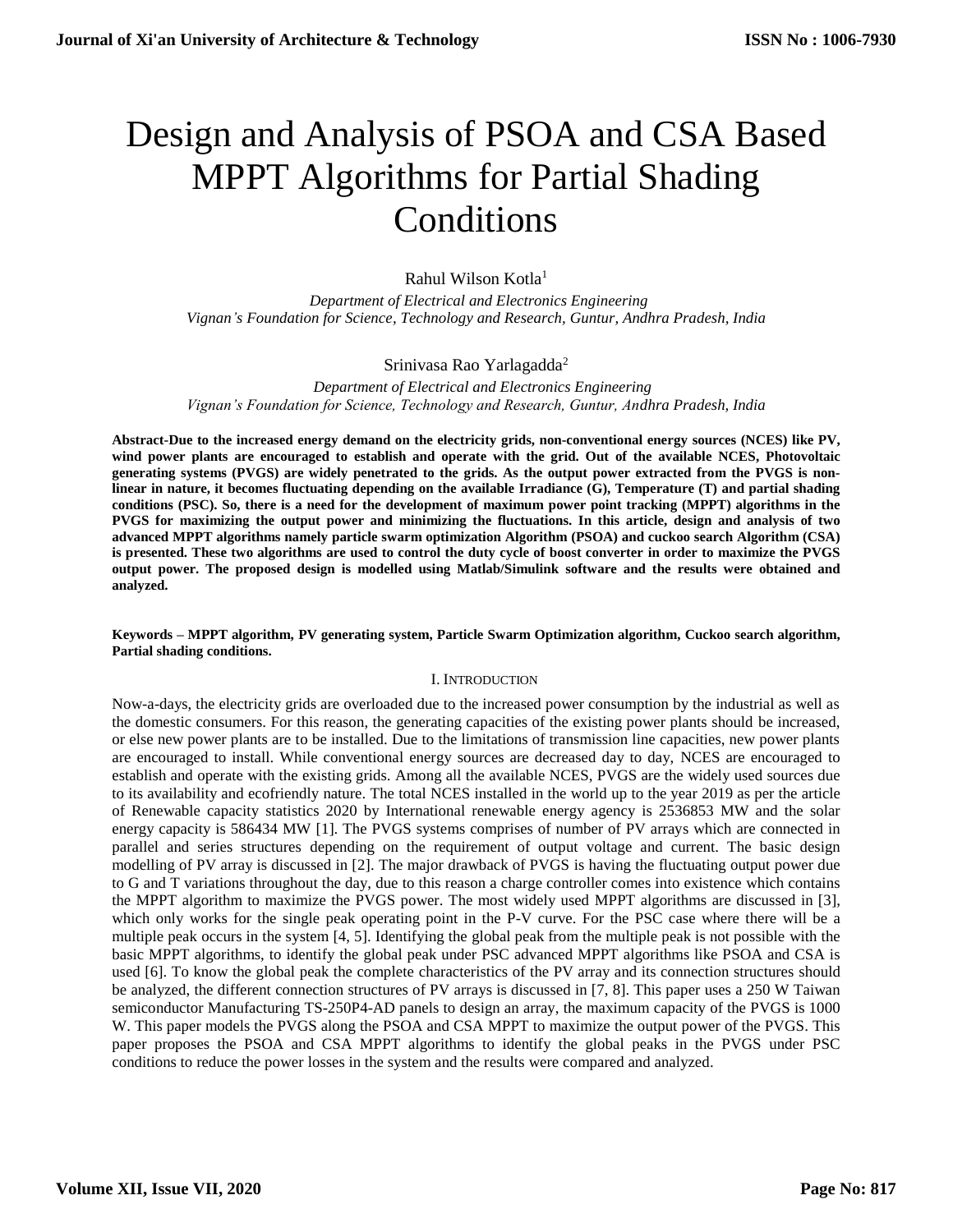The rest of the paper is organized as follows. Section II presents the Modelling of PVGS under PSC. Section III introduces the description of PSOA. Section. IV introduces the description of CSA. section V presents the simulation results of the proposed system and section VI concludes the article.

#### II. MODELLING OF PVGS UNDER PSC

The basic connection styles for Modelling the PVGS under PSC are mainly classified in to three types. The first one is the parallel tied modules, the second one is the series tied modules and the last one is the cross tied modules. Out of three connection styles series tied modules are highly effected under PSC's as discussed in [7, 9-10]. For this reason, in this article series tied modules are considered for extracting the electrical characteristics of the PVGS.

## *2.1 Effects PSC on PVGS –*

The PVGS is formed by connecting four modules in series as shown in Fig. 1. The output electrical characteristics of this connection is shown in Fig. 2, which shows the multiple peak occurs under PSC conditions.



Figure 1. PVGS with Series Tied Modules

For the analyzing the effects of PSC and for extracting the electrical characteristics of PVGS three case studies have been taken by varying the G. For case study 1 the value of G and T are taken at standard test conditions (STC) i.e., G is taken as 1000 W/m<sup>2</sup> for all the PV modules and T is kept constant at 25 °C. For case study 2 the values of G are taken as 1000 W/m<sup>2</sup>, 800 W/m<sup>2</sup>, 600 W/m<sup>2</sup>, 400 W/m<sup>2</sup> for 4 PV modules respectively, these values are considered using irregular conditions 1 (IC1) which represents PSC on the PV panels and the T is taken as 25 °C, and similarly for the case study 3 also irregular conditions 2 (IC2) are considered and the G values are 750 W/m<sup>2</sup>, 500 W/m<sup>2</sup>, 250  $W/m^2$ , 50 W/m<sup>2</sup> and the T is taken as 25 °C.



Figure 2. PVGS with Series Tied Modules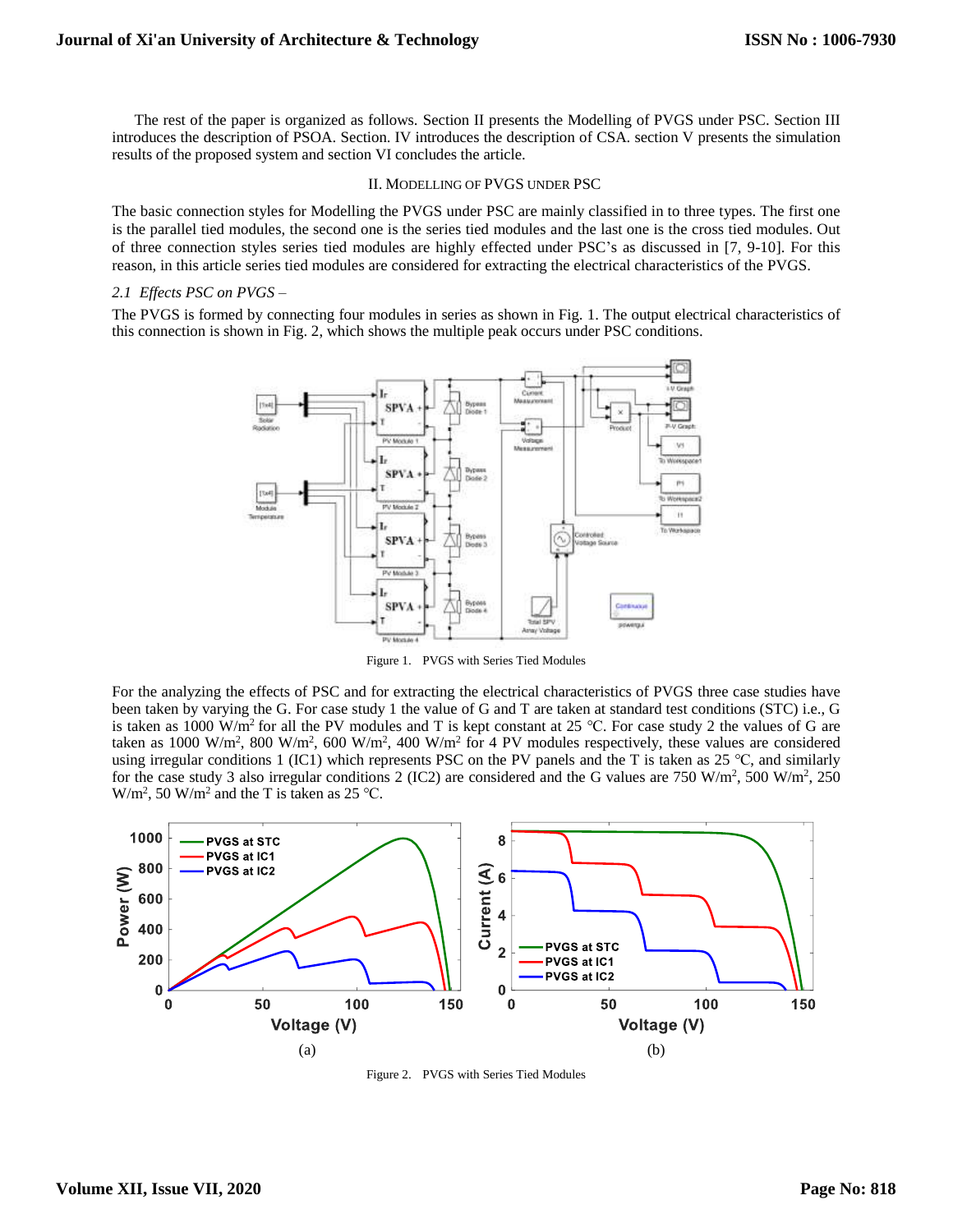From the characteristics of PVGS multiple peaks occurs in the P-V curves, and for identifying the global peak from the multiple peaks advanced MPPT algorithms like PSOA and CSA is used in this paper.

#### III. PARTICLE SWARM OPTIMIZATION ALGORITHM

PSOA was developed based on the mammalian swarm actions, in which each mammalian was taken as an particle in order to get the objective function globally [11]. In this algorithm by using (1) and (2) the swarm velocity is identified and used to adjust the current position (CP) [6].

$$
v_i^{1+K} = \omega_o v_i^k + r_i c_1 (G_{best} - C P_i^k) + r_2 c_2 (P_{best} - C P_i^k)
$$
\n(1)

$$
CP_i^{1+K} = CP_i^k + v_i^{k+1}
$$
\n<sup>(2)</sup>

where,

 $c_1$ ,  $c_2$ , and  $r_1$ ,  $r_2$  = random values taken from 0 to 1

 $\omega_0$  = weight of Inertia

 $P_{best}$  = Personal best

 $G<sub>best</sub> = Global best$ 

Mainly, PSOA works to identify the  $P_{best}$  duty cycle (D) and it will be stored in the PWM box. This algorithm initializes the value of D randomly and stores it in a matrix form. The algorithm runs if the system requires power to the load. The flowchart for the PSOA is shown in Fig. 3.



Figure 3. Working flowchart of PSOA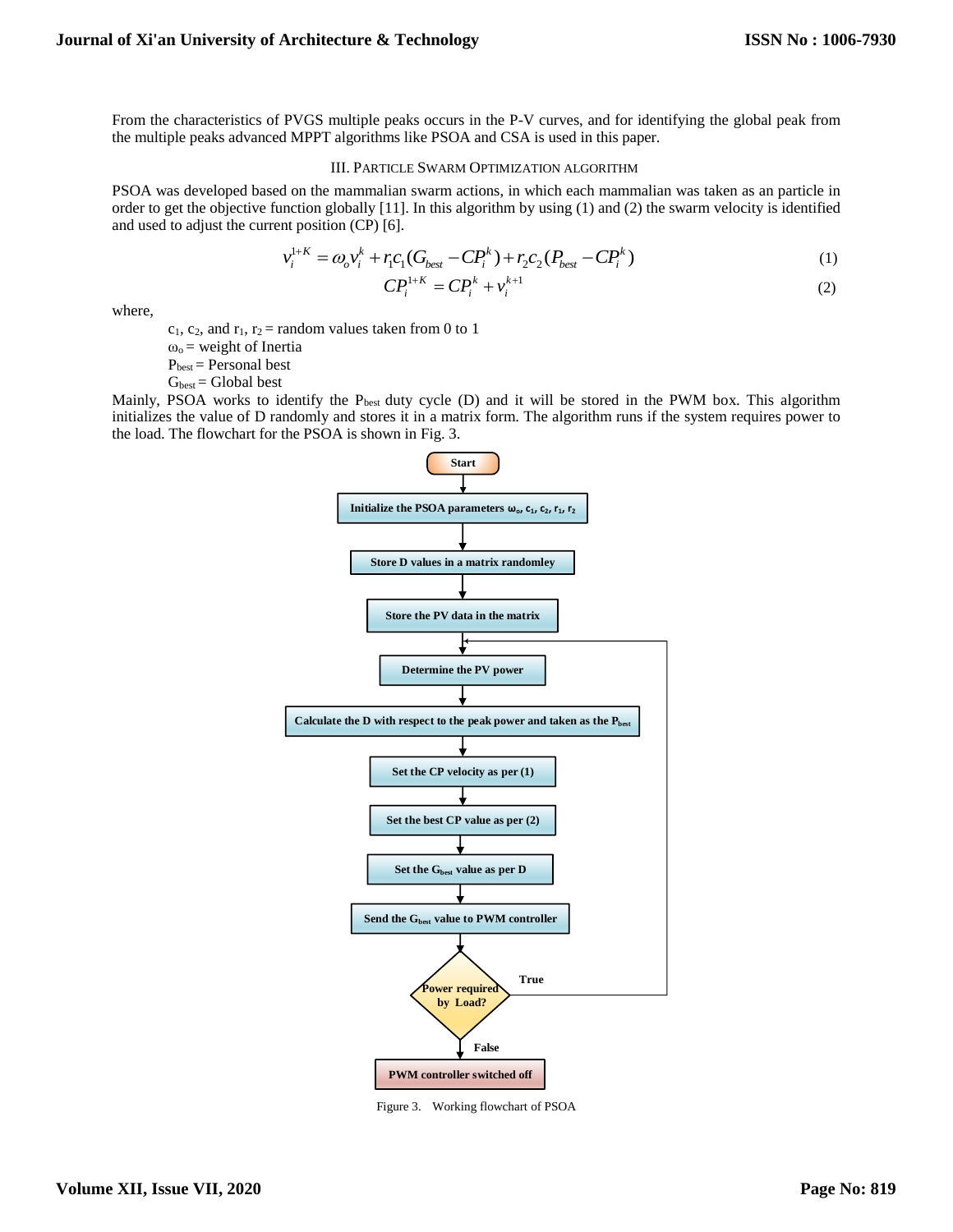#### IV. CUCKOO SEARCH ALGORITHM

CSA was developed based on the reproduction parasitism of cuckoo, the optimization function was discussed in [12]. In this algorithm by using (3) and (4) the Levy flights are used to update the D in terms of Gamma function (γ) [6].

$$
\delta = \left[ \frac{\gamma(\beta+1) \times \sin \pi \times \left(\frac{\beta}{2}\right)}{\gamma \left(\frac{\beta+1}{2}\right) \times \beta \times 2^{\frac{\beta-1}{2}}} \right]^{\frac{1}{\beta}}
$$
\n
$$
CP_i^{1+K} = CP_i^k + \alpha \times G_{best} \times \frac{|u|}{|v|^{\beta}}
$$
\n(2)

where,

 $u =$  uniformly distributed matrices of value 1

 $v =$  uniformly distributed matrices of value  $\delta$ 

Mainly, CSA works to identify the  $G_{best}$  value of D and it will be stored in the PWM box. This algorithm initializes the value of D randomly and stores it in a matrix form. The algorithm runs if the system requires power to the load and ignores the worst solutions and replace them by new nests. The flowchart for the CSA is shown in Fig. 3.



Figure 4. Working flowchart of CSA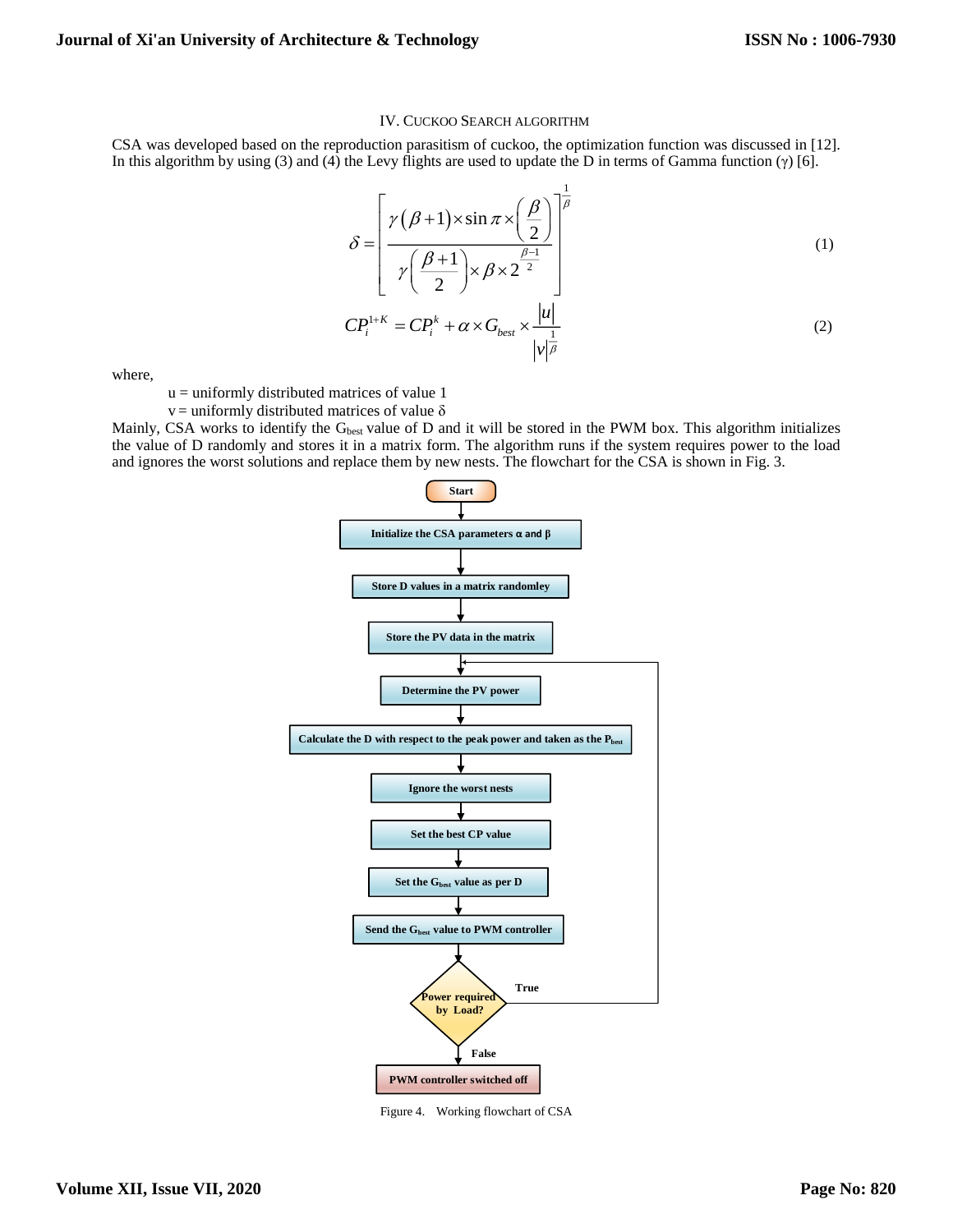## V. SIMULATION OUTCOMES

The simulation circuit of the designed PVGS system with PSOA and CSA MPPT algorithms are shown in Fig. 5 and Fig. 6 respectively. The simulation parameters for the system is presented in Table. I.



Figure 5. Simulation Circuit of PSOA



Figure 6. Simulation Circuit of CSA

Table -1 Specifications of single PV module

| <b>Parameters</b>               | <b>Ratings</b> |
|---------------------------------|----------------|
| <b>Module Power</b>             | 250 W          |
| Open circuit voltage, $V_{oc}$  | 37.32 V        |
| Short circuit current, $I_{sc}$ | 8.5 A          |
| Cells per module                | 60             |
| Voltage at MPP, V <sub>mp</sub> | 31.14 V        |
| Current at MPP, $I_{mn}$        | 8.03 A         |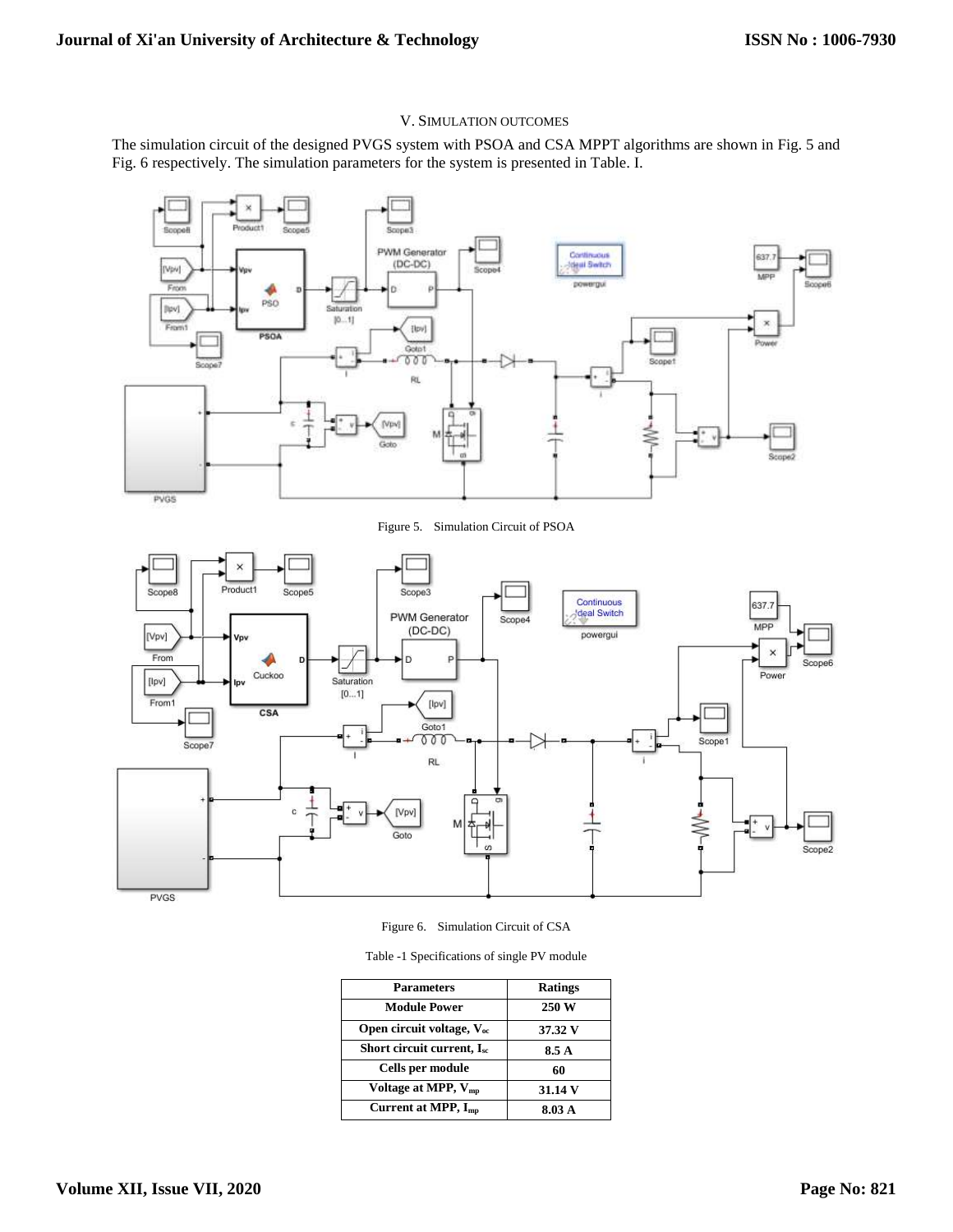For result verifications PSC conditions are considered and the G values are taken as 500 W/m<sup>2</sup>, 1000 W/m<sup>2</sup>, 800 W/m<sup>2</sup>, 1000 W/m<sup>2</sup> on the 4 modules respectively. The simulation results of PSOA shows that the voltage and current waveforms has some oscillations, and it takes 1 to 1.5 sec to track the mpp point. Fig. 7 shows the simulation results of PVGS with PSOA.



Figure 7. Simulation results for PSOA. (a) Voltage (b) Current (c) Output power vs MPP power

Similarly, the simulation results of CSA shows that the voltage and current waveforms has less oscillations as compared with the PSOA, and it takes around 0.2 sec to track the mpp point. Fig. 8 shows the simulation results of PVGS with PSOA.